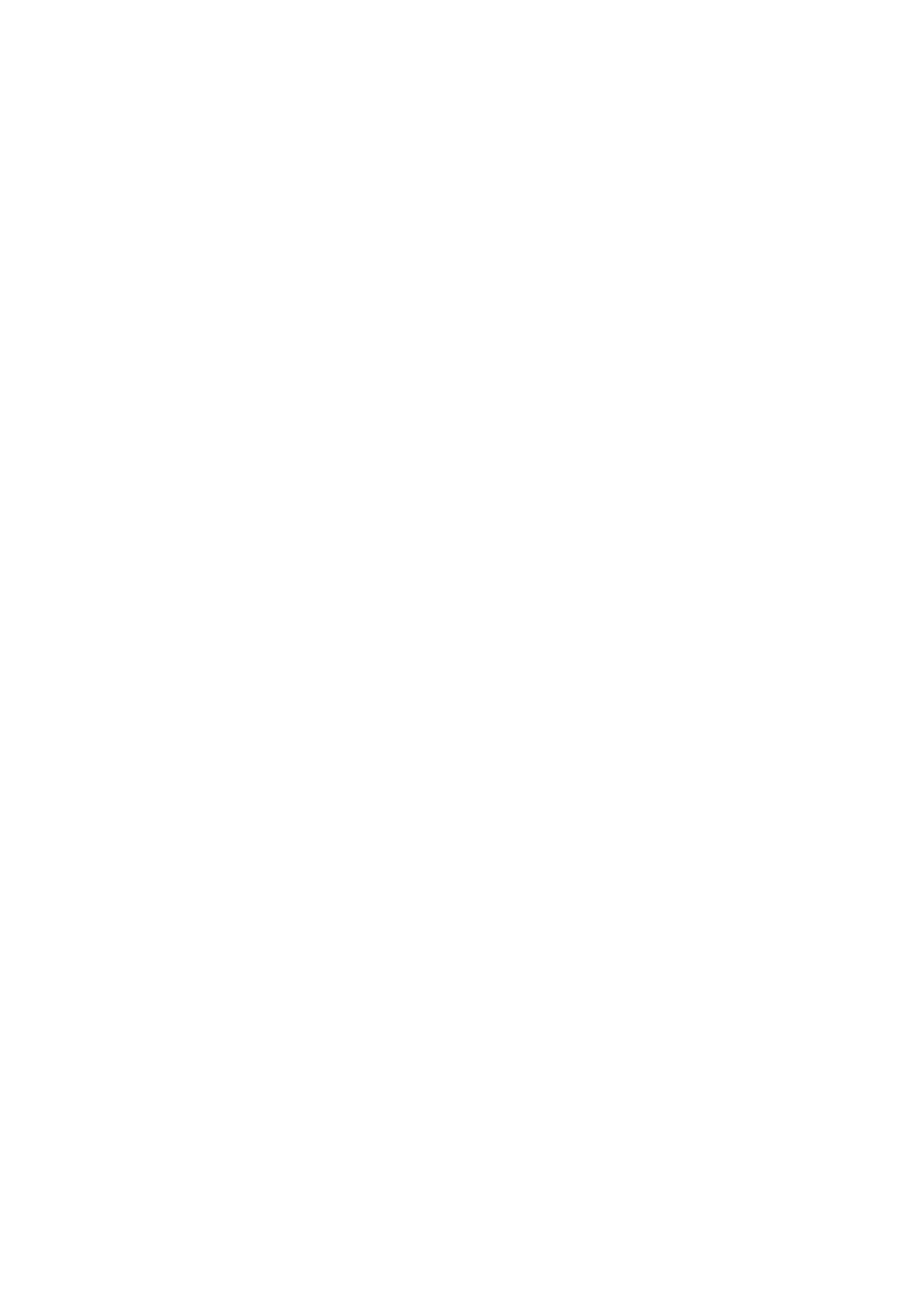Statutory Document No. 2018/0044



*Currency Act 1992*

# **CURRENCY (QUEEN ELIZABETH II CORONATION 65TH ANNIVERSARY) FIFTY PENCE COINS ORDER 2018**

*Made: 31st January 2018 Coming into Operation: in accordance with Article 2*

The Treasury makes the following Order under section (5)(1) (a) (b) and (d) of the Currency Act 1992.

# <span id="page-2-0"></span>**1 Title**

This Order is the Currency (Queen Elizabeth II Coronation 65th Anniversary) Fifty Pence Coins Order 2018.

# <span id="page-2-1"></span>**2 Commencement**

This Order comes into operation on the day after it is made.

# <span id="page-2-2"></span>**3 Interpretation**

In this Order "the coin" (without more) means coins issued by the Treasury of the denomination of 50p, which conform to the requirement as to weight, composition, form and dimension specified in the Schedule.

**MADE 2018**

*Signed by authority of the Minister for the Treasury*

**R W HENDERSON**

*Member of the Treasury*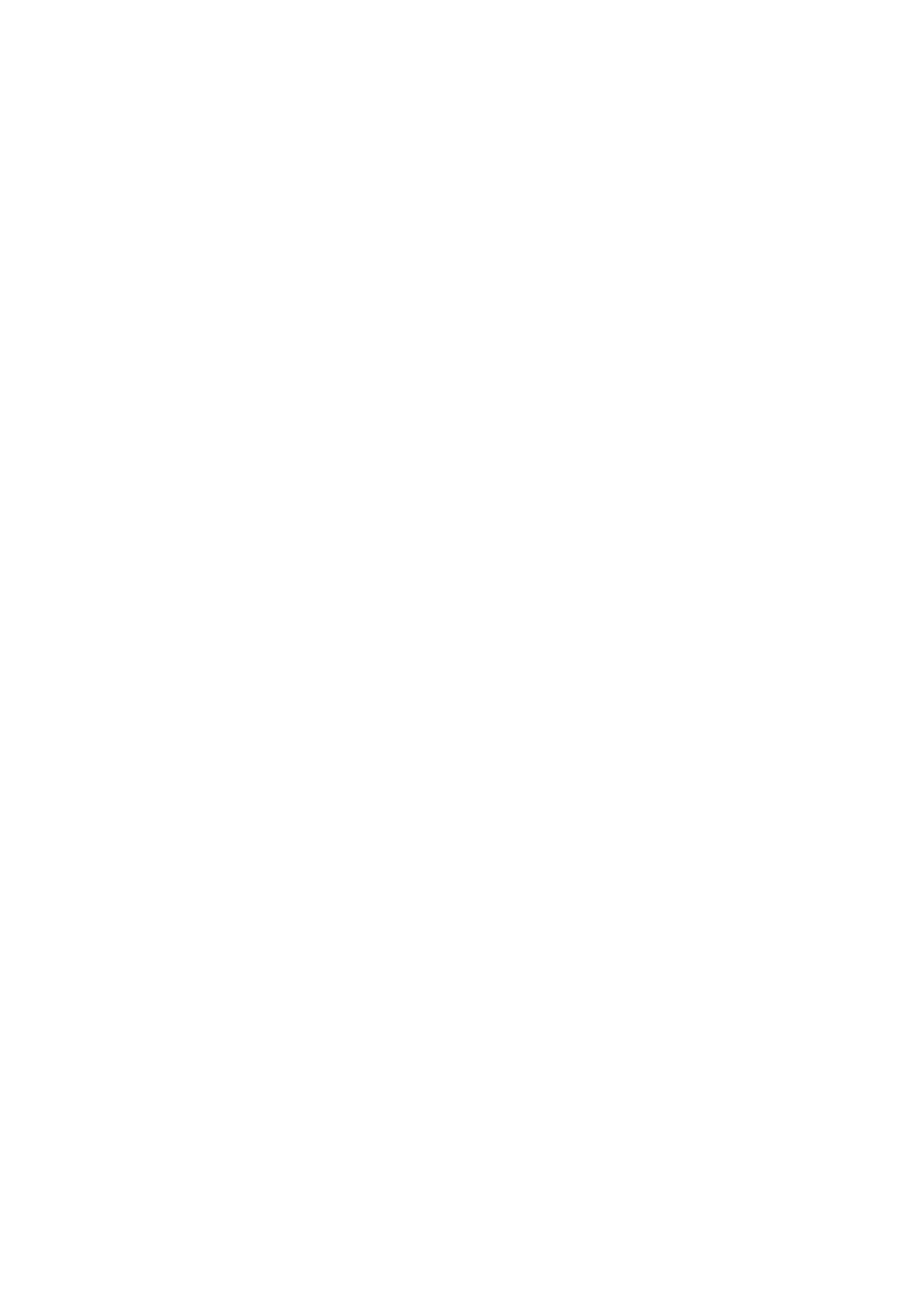# **SCHEDULE 1**

### **THE COIN**

#### **DESIGN AND SPECIFICATION**

### <span id="page-4-3"></span><span id="page-4-2"></span><span id="page-4-1"></span><span id="page-4-0"></span>**1 Obverse**

The obverse of the coins shall bear—

- (a) The effigy of HM Queen Elizabeth by Jody Clark, for use on the coinage of the crown Dependencies and the countries of the Commonwealth; and
- (b) the inscription "QUEEN ELIZABETH II ISLE OF MAN" and the year of issue.

The arrangement of the obverse is shown in Figure 1.

# **FIGURE 1 – THE OBVERSE**



# <span id="page-4-4"></span>**2 Reverse**

The reverse of the coins shall bear—

- (a) images of symbols from the coronation of Her Majesty Queen Elizabeth II
- (b) the inscription "FIFTY PENCE" in words.

**FIGURES 2-6 – THE REVERSE- 50 PENCE – QUEEN ELIZABETH II CORONATION 65th ANNIVERSARY COLLECTION**

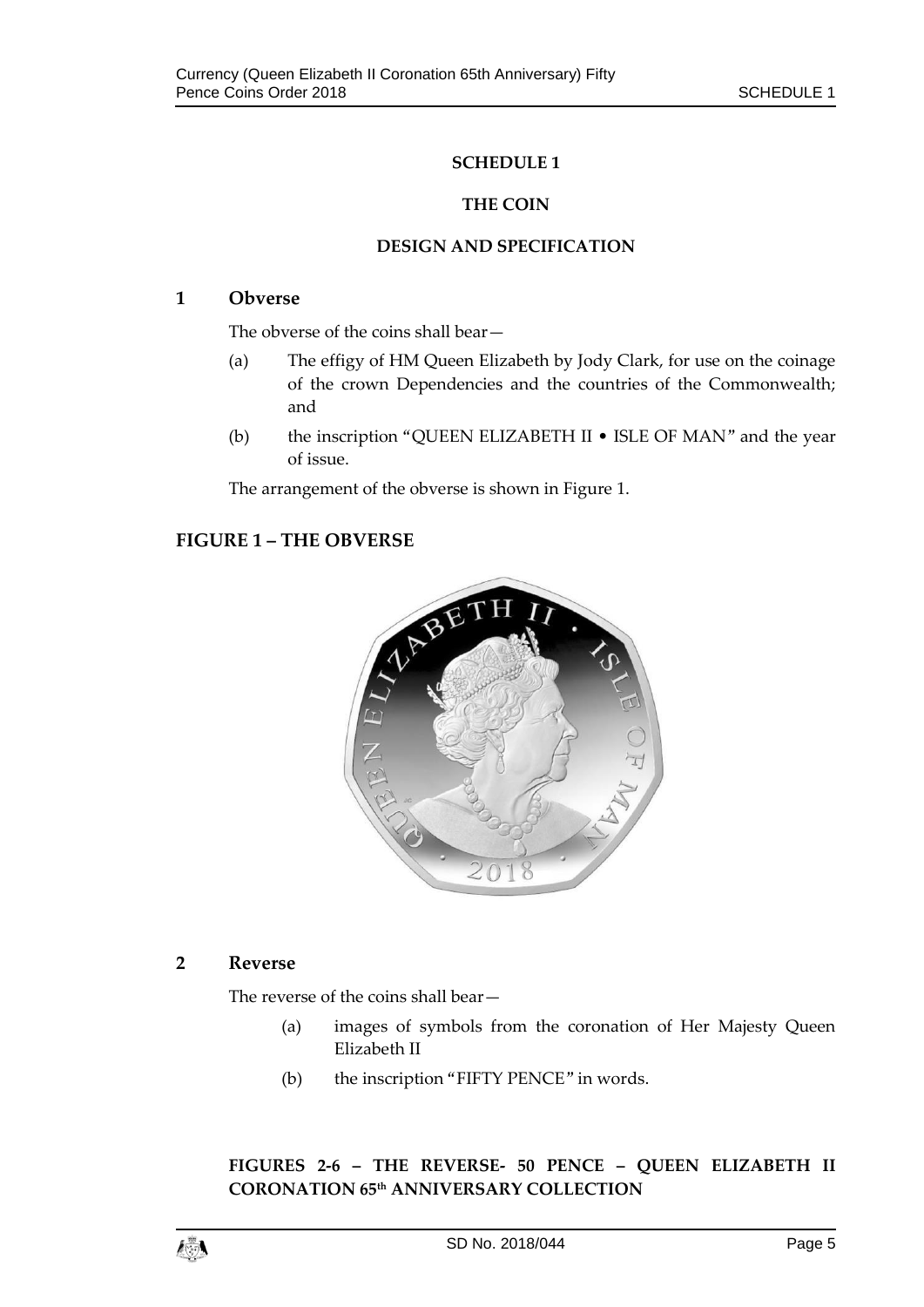# **(1) Coin One Reverse Design: The Coronation Oath**

The reverse bears the inscription taken from the Coronation Oath "The things which I have here before promised, I will perform and keep. So help me God."

*Figure 2*



# (**2**) **Coin Two Reverse Design: The Orb**

*Figure 3*



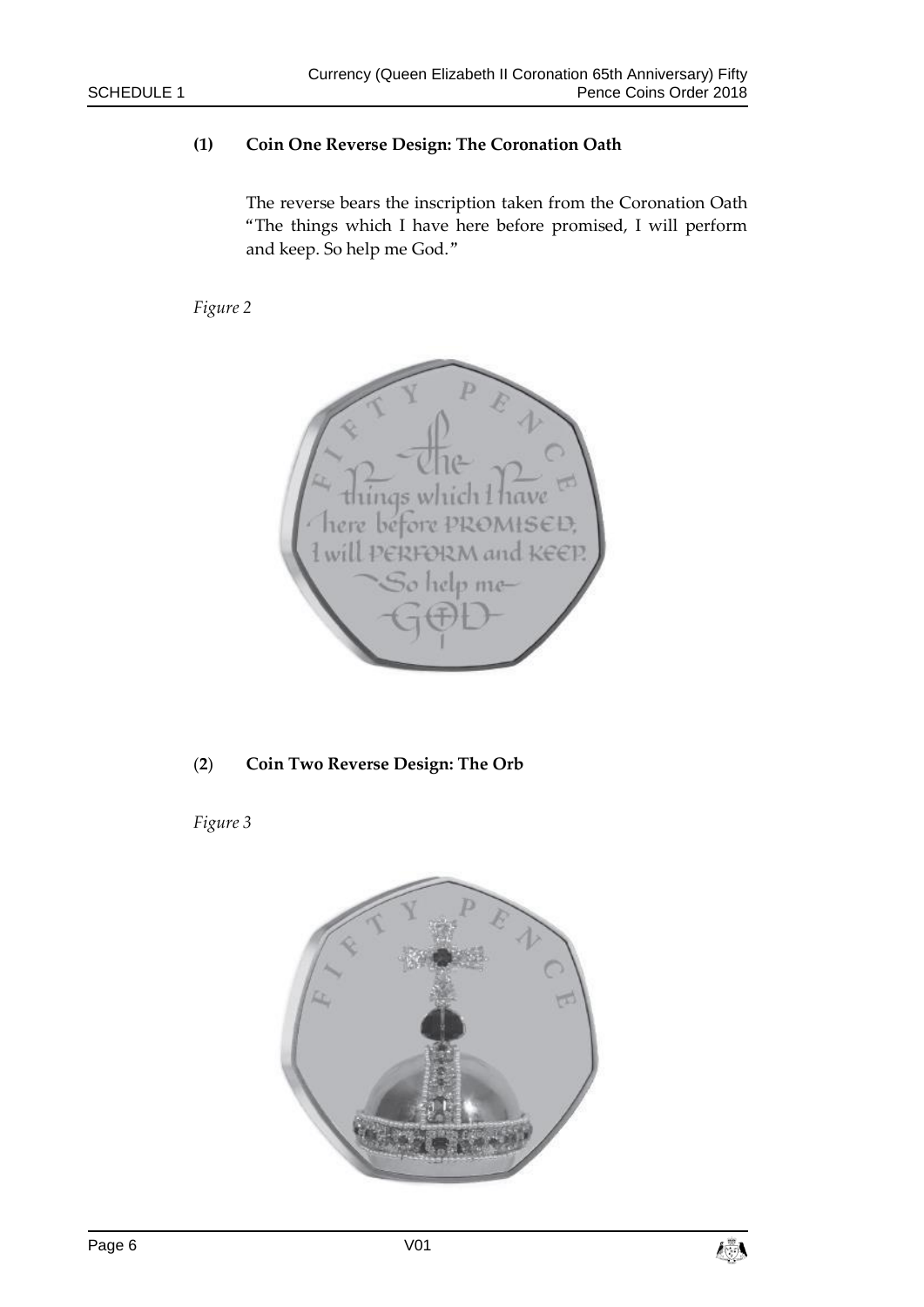# **(3) Coin Three Reverse Design: St Edward's Crown**

*Figure 4*





*Figure 5*